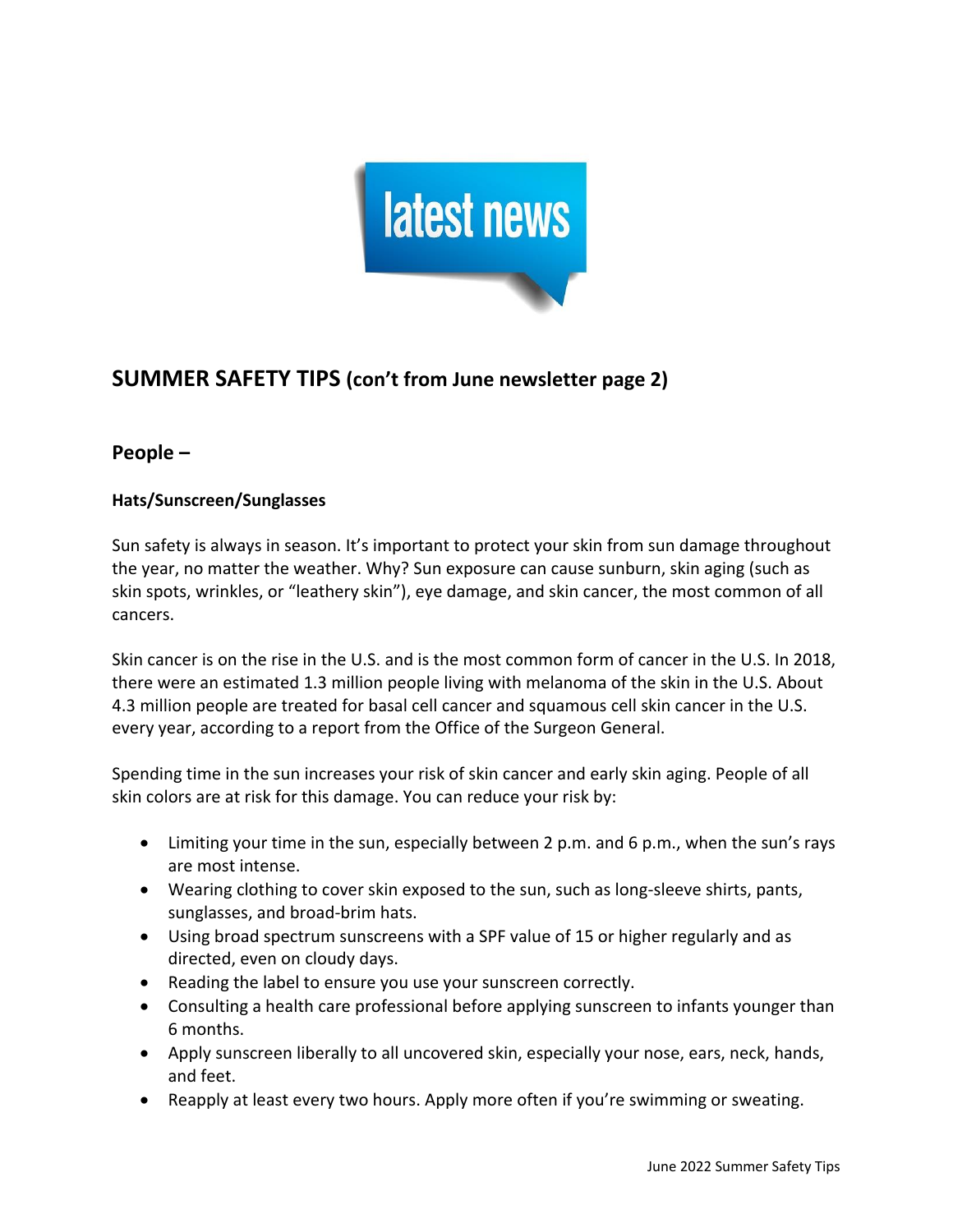- If you don't have much hair, apply sunscreen to the top of your head or wear a hat.
- No sunscreen completely blocks UV radiation.
- No sunscreen is waterproof.

Learn more at fda.gov.

#### **Walkability**

Trips more than a few blocks long should include wearing comfortable shoes and hats, bringing along water to stay hydrated and keeping your eyes on the path.

Balcones Heights city council considers sidewalk improvements and pedestrian safety among their top priorities. Though we cannot instantly make all the needed changes, walking infrastructure is considered and improved with many of the city infrastructure projects. Pleasant Drive will undergo complete reconstruction beginning this summer. Five-foot-wide ADA sidewalks will replace the existing narrower sidewalks. A Park Master Plan is in the works and a linear trail connecting Rogiers Park and Novak Park is included in the preliminary discussions as a possible improvement. A shout out to TXDOT for the sidewalk improvements on Fredericksburg Road!

## **Pets –**

#### **Microchipping Pets**

On February 28, 2022, the City Council voted to stop the annual registration of pets residing within the city and adopted a policy requiring microchipping of pets. Pet owners are still required to maintain up to date rabies vaccinations for pets but are no longer required to annually provide to the city the vaccination records and registration fee. If your pet is not microchipped contact your veterinary provider for microchipping.

#### **Fence Inspection**

Inspect any gates leading to your yard and walk along your fence line to check for open areas that could entice a pet to escape.

Keeping gate and fences in proper working order ensures pet safety and also keeps unwanted guests in your yard.

#### **Hydration**